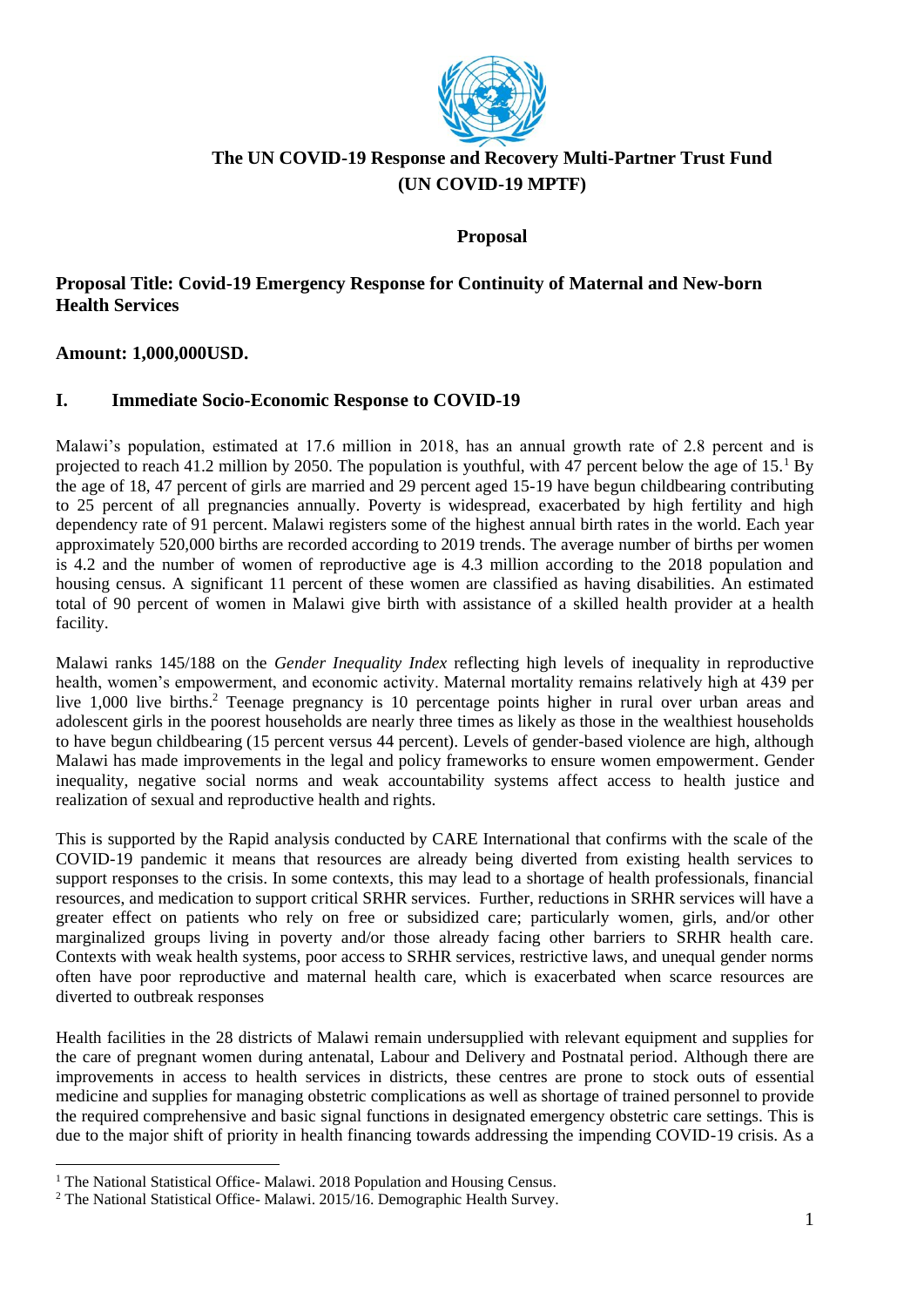result, in the unwrapping of a virus emergency these facilities will quickly be overwhelmed, and the women and girls will be adversely affected because of the reproductive and productive roles they play.

On 2 April 2020 the Government of Malawi reported the first three COVID-19 cases. As of 23 April 2020, a total of 33 confirmed cases and three deaths were reported to the  $WHO<sup>3</sup>$ . Although government has introduced measures to limit the spread of the virus, it is likely the virus will spread exponentially. According to calculations of the COVID-19 mortality calculator, at a rate of 10 percent infection rate, potentially 6,000 deaths can be expected.<sup>4</sup> A similar number of deaths can be forecasted because of the negative impact of the virus on health services including SRHR services according to academic studies of Ebola in West Africa.<sup>5</sup>

In such a situation, pregnant women are extremely vulnerable as there is a real possibility that their access to crucial health services will be severely restricted. Currently, while the government has prepared a total of 11 treatment centres across the country, there is no space designated to isolate pregnant women in antenatal, labour and delivery rooms; including provision of comprehensive obstetric care services like caesarean section nor postnatal care with new-born babies. The healthcare facilities ability to provide a safe space for maternal care including labour and deliveries and caesarean section are likely to come under critical pressure in the event of the spread of the virus including the availability of equipment and supplies.

In view of this and coupled with the fact that in rural areas women must travel long distances to access health facilities, option to use alternative means to deliver their babies will most likely increase such as traditional birth attendants. At both policy and service delivery level Malawi has insufficient resources both space as well as equipment and supplies to handle the COVID-19 crisis; an issue that has also been highlighted in the nation  $COVID-19$  health sector response plan; especially those for pregnant women with critical needs<sup>6</sup> Whilst globally, there are early indications, that the virus might be in some small number of cases transmitted vertically from mother to foetus as yet there is not strong evidence it causes increased risk of miscarriage or is teratogenic.<sup>7</sup> At service delivery level however, the risks are significant for pregnant women and the wider community. Further, the current national COVID-19 response budget allocation did not take into consideration of the specific needs of the maternal and new-born clients. Recognizing gender inequality in the COVID-19 response as a cross-cutting determinant of health and identifying different pathways through which these inequalities impact Maternal and Neonatal (MNH) health ((MNH) are critical components when planning and implementing programmes that affect the health of women including adolescents. It also involves non-health sector interventions (such as those within education, water and sanitation, and energy and environment sectors) since programmes beyond the health sector make important contributions to reducing gender inequalities and improving outcomes for women, children and adolescents.

### **II. Solutions proposed**

This proposal responds to the need for pregnant women to access basic maternal and new-born health services during the COVID-19 by delivering three outputs: 1) protocols and guidelines established to ensure compliance of facilities for the treatment of pregnant women during COVID-19; 2) strengthened continuity of maternal and new-born care services including comprehensive obstetric emergency services during COVID-19; and 3) increased access to information, support and referral systems.

These will provide coordinated support to the healthcare system in Malawi ensuring that pregnant women access antenatal, labour and deliveries (including caesarean section to those in need) and post-natal care during the critical period of Covid-19.

<sup>3</sup> WHO. Coronavirus Dashboard. Accessed 12 April 2020.

https://who.maps.arcgis.com/apps/opsdashboard/index.html#/error/OAUTH\_0024

<sup>4</sup> Potential impact of COVID-19 in human mortality calculator. Accessed 16 April 2020.

https://public.tableau.com/views/COVID-19mortalitycalculator/COVID-

<sup>19</sup>mortalitycalc?:display\_count=y&:showVizHome=no

<sup>5</sup> Sochas, L, Channon, AA and Nam, S. 2017. Counting indirect crisis-related deaths in the context of a low-resilience health system: the case of maternal and neonatal health during the Ebola epidemic in Sierra Leone. I[n Health Policy](https://www.ncbi.nlm.nih.gov/pubmed/29149310)  [Plan.](https://www.ncbi.nlm.nih.gov/pubmed/29149310) 2017 Nov 1;32(suppl\_3):iii32-iii39.

<sup>6</sup> Ministry of Health. Launch of the National Covid-19 Preparedness and Response Plan. 9 April 2020. Lilongwe.

<sup>7</sup> Royal college of Obstetricians and Gynecologists. 2020. Coronavirus (Covid-19) Infection in

Pregnancy. Information for Healthcare Professionals. Updates available at https://www.rcog.org.uk/en/guidelinesresearch-services/coronavirus-covid-19-pregnancy-and-womens-health/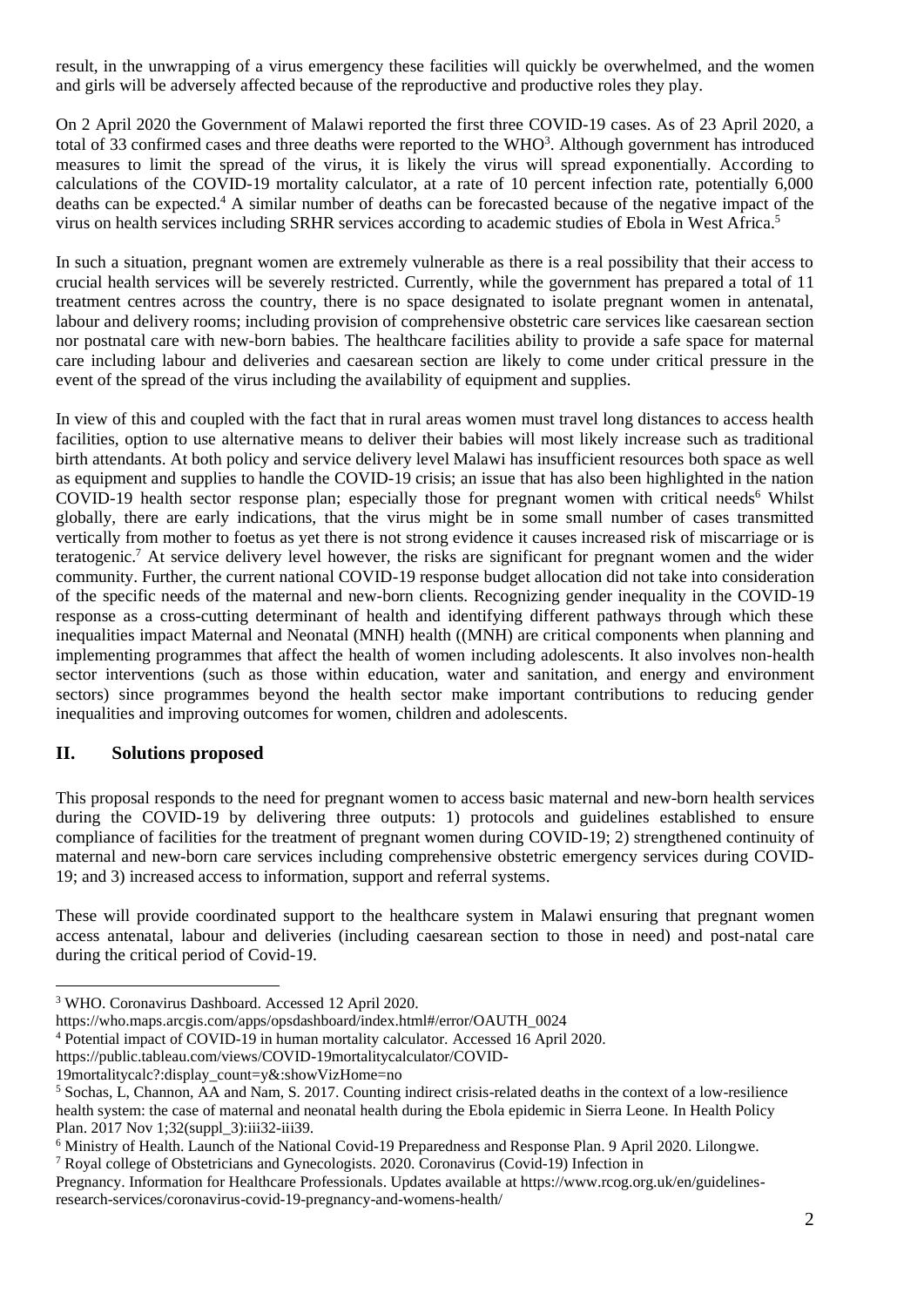**Output 1**: Protocols and guidelines established to review guidelines and ensure compliance of facilities for the treatment of pregnant women during Covid-19. At policy level WHO will review and adapt existing global and regional guidelines and facilities to ensure these are in line with WHO standards for use by health professional and for the safe treatment of pregnant women during Covid-19. Further proper virtual orientation of the newly developed protocols and translation where necessary will be done. The process of adaptation will be done within the shortest period in view of the urgency of the situation we are in which requires immediate updates on MNH care management by health workers.

**Output 2**: Strengthened continuity of maternal and new-born health services during COVID-19. This output will support provision of maternal and new-born health services in 28 districts including 11 COVID-19 treatment centres, 4-central hospitals and 24 district hospitals. Out of these facilities, through this project, 4 central hospitals and 8 COVID-19 treatment centres will be refurbished in order to provide comprehensive obstetric care services. Additionally, tents will be provided to all of the 24 district hospitals plus 10 health centres in 5 selected districts (i.e. 2 centres per selected district). These service delivery facilities will be strengthened by providing essential equipment and supplies and supporting healthcare professionals providing maternal and new-born care services including labour and births for pregnant women during COVID-19 in line with WHO guidelines for treatment and treatment facilities. This will include putting in place appropriate screening and separation units and refurbishment of existing structures to create separate theatre space for caesarean section. These will enable healthcare workers to provide consistent quality maternal and new-born care services, while effectively managing the COVID-19 infection risk. Resources for the separation of physical health spaces and continued access to antenatal, postnatal and deliveries for women will be provided. This will ensure adequate facilities for screening, triage and isolation for protocols to be carried out. Support for establishing sites for maternity and new-born care facilities in designated COVID-19 treatment centres will be provided that includes the procurement of tents, equipment in the delivery units as well as delivery kits and supplies providing a secure environment for the healthcare of pregnant women. Where there will be no readily available space to be refurbished, isolation tents will be used in all targeted district hospitals and health centres and COVID-19 treatment centres to ensure separation between infected and non-infected women, and infected patients and non-infected pregnant women. There will also be waste and water management systems for these maternity and new-born units with water tanks installed in all targeted treatment centres to support hygiene standards crucial to combatting the spread of the virus. To ensure safety of health workers, additional personal and protective equipment and infection prevention supplies will also be provided. Recruitment of 290 additional staff to increase staffing in the COVID-19 centres for labour and delivery (174 clinical staff; 116 support staff) will strengthen the health sector's ability to manage the health needs of pregnant women. Further, additional risk allowance per approved government rates will be factored in for all staff in their place of work.

**Output 3**: Increased access to information, support and referral systems. A helpline established to provide access to information and a remote referral pathway for pregnant women to reach the health facilities. This output will enable a helpline for pregnant women that provides a range of support services including Covid-19 information provision, counselling, referral pathways and support services. The helpline will also ensure prompt information and services on Gender Based Violence. In addition to this is the use of rapid SMS to ensure women are aware of their services available. To ensure that there is good flow of information towards accessing screening services as well as, right information on covid-19, the project will also enhance awareness raising in the community through community based organisations in particular women's organisations and community radios in providing real time information on covid 19 towards prevention and access to services at health facilities.

Lastly, using HeforShe platform, the project will work with men and boys towards addressing gender norms and barriers to ensure support for women so that they effectively seek out the services and reach clinics - use of the COVID-19 HeforShe @home model. This is because beyond specific health interventions, men and boys are instrumental to shifting gender norms towards gender equality. Engaging men as agents of change in Maternal and new-born health is key on the promotion of positive fatherhood, advocacy against discrimination of women in sexual and reproductive health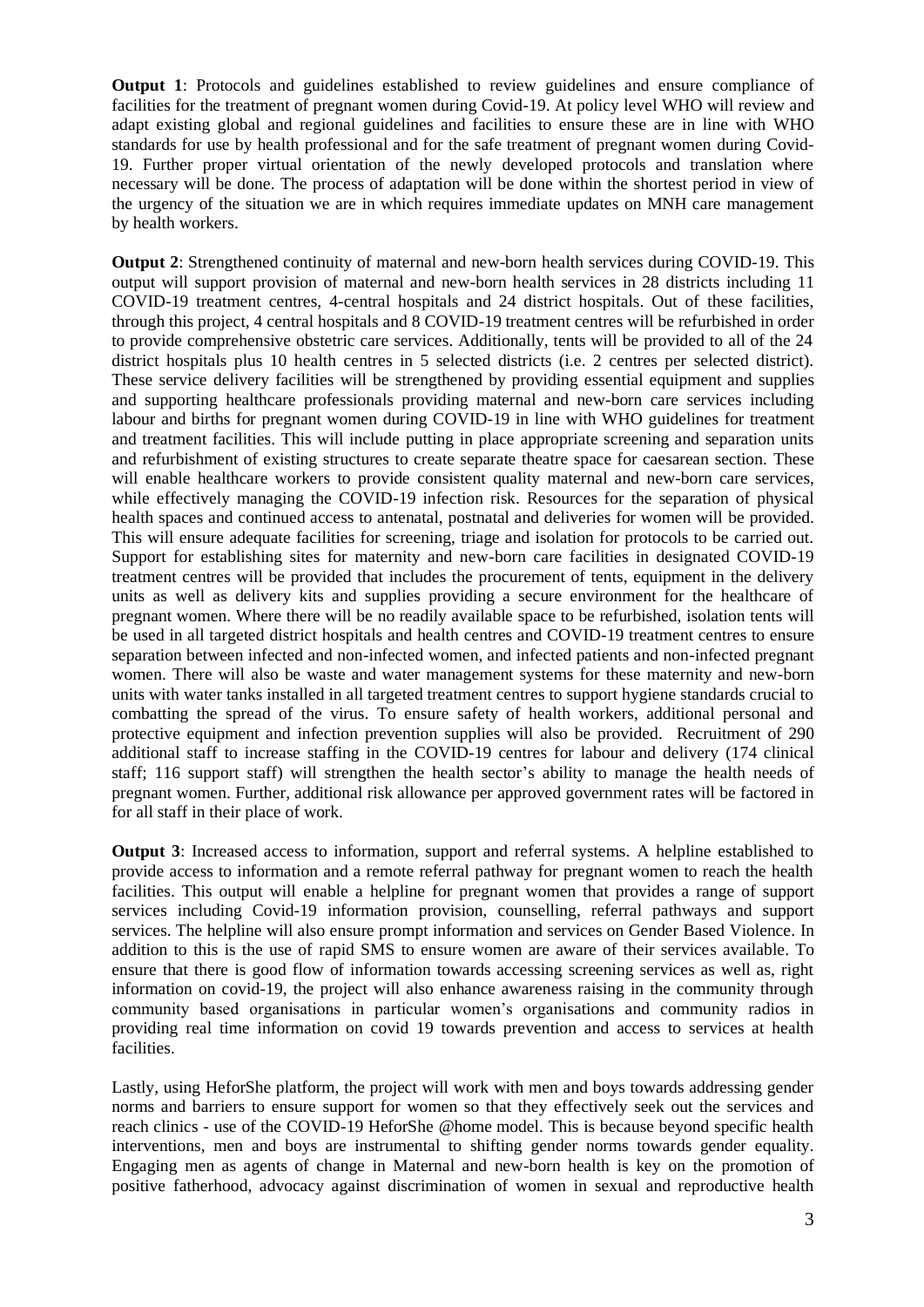issues, promoting equal burden of unpaid care work and changing attitudes and behaviours that are a cause and consequence of sexual and GBV inequality. For example, the HeForShe76 solidarity movement – which UN Women launched in 2014 – offers a systematic approach and targeted platform in which Malawi men can engage and become change agents working to achieve gender equality.<sup>8</sup>

### **III. What is the specific need/problem the intervention seeks to address?**

Evidence from the region and globally suggests a significant impact of Covid-19 that is especially acute in health systems that lack resources, clear policy direction and comprehensive health systems. This requires clear procedures and allocation of resources to strengthen services to pregnant women that meet their critical need for healthcare services protected from the pressures of the impact of the virus on the healthcare system more generally. Screening, detection and isolation of patients is essential to prevent the spread of the disease, but with a fragile health system unable to respond fully and the needs of these women is unmet and they are excluded from services entirely exposed to far higher risks of births in communities, outside of safe health spaces. Compounding this challenge, without adequate direction, pregnant women in have demonstrated that they either face obstacles attending or are reluctant to attend clinics for maternal health services because of either a lack of transport or a fear of the risk of contracting the virus.<sup>9</sup> Furthermore, women may have the wrong or inadequate information about being allowed to access the maternal health services during lockdown and thus may choose to deliver at home in fear of breaking the rules. This is likely to lead to the increase of home births which will carry an increased risk of community infections and complications in birth including deaths for both the mother and the new-born. The expected number of deliveries in six months is 260,000 deliveries which translates into expected number of deliveries per month of 44,000.

Policies and public health efforts do not adequately address the gendered impacts of disease outbreaks, including the covid19 as well as the availability of specific COVID-19 treatment centres for pregnant women and the availability of adequate equipment and supplies. Recognising the extent to which disease outbreaks affect women and men differently is a fundamental step to understand the primary and secondary effects of a health emergency on women. Women's demand for health services is determined not only by individual attributes such as knowledge and skills and financial means, but also by relationship within the household members, social networks, communities and broader social and structural policies and norms. Gender relations influence social relations between and among men and women. They can determine hierarchies between groups based on norms and can contribute to unequal power relations. Gender relations of power constitute the root causes of gender inequality and are among the most influential of social determinants of health. Gender related barriers to health services may increase during the Covid outbreak due to for example difficulties in accessing information, reaching clinics or increased domestic violence due to lockdown measures.

The National Response Plan under the heath cluster Health Cluster main objective of national COVID-19 Plan is to prevent, rapidly detect and effectively respond to any COVID-19 outbreak to reduce morbidity and mortality in the country. Hence to ensure access to information, it will important to raise awareness among stakeholders on COVID-19 amongst the general public and targeted vulnerable groups- women and men in the rural areas, but also capacity building of health workers on gender.

#### **IV. How does this collaborative programme solve the challenge? Please describe your theory of change.**

**Results chain**

**Outputs Outcome Impact**

<sup>8</sup> Promoting gender Equality in SRMCAH Programming guide. UNW June 2019

<sup>9</sup> UNFPA India. 2020. Maternal Health During the Time of Covid. The UNFPA India analysis identified a reluctance of women to approach healthcare facilities because of the fear of infection.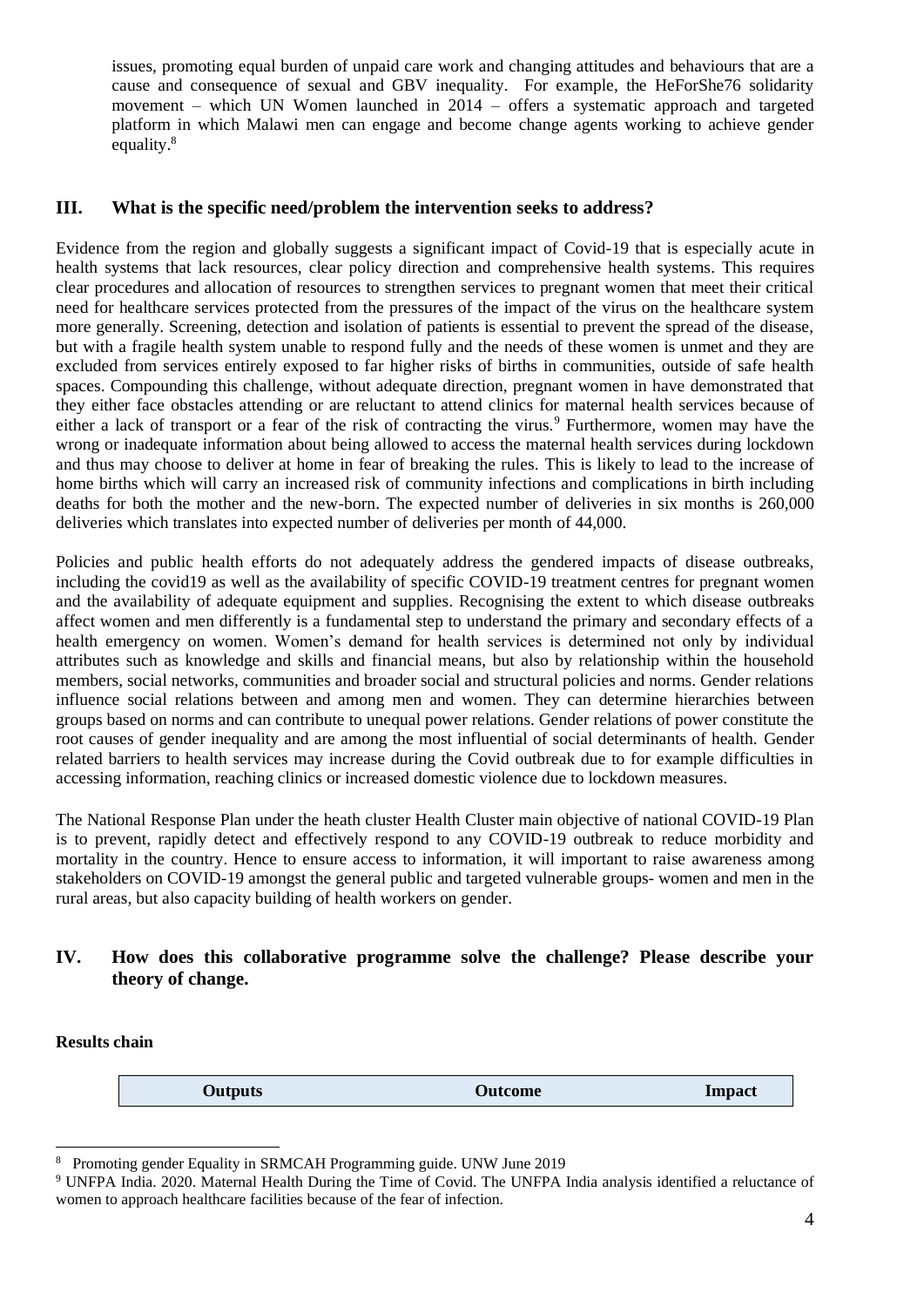

While the country has available protocols and guidelines for the management of maternal and newborn health services in general, there is no readily available guidelines and protocols managing COVID-19 positive women. The available protocols will ensure effective and quality provision of care and proper guidance to the service providers. **As such, IF** the Malawi health sector COVID-19 response categorizes a special management of pregnant women during antenatal, labour and delivery and postnatal care including the provision of comprehensive obstetric care services, **THEN** the chances of spreading the virus to non-infected women while receiving obstetric care will be minimized. This will therefore mean that spread of the virus through health facility care will be avoided, hence averting more cases of maternal morbidity and mortality cases in Malawi. Moreover, **IF** the women can receive continuous information on where to access services and are provided with referral for further care, **THEN** the impact of COVID-19 on women will be mitigated even though they are exposed to increased risk of sexual abuse and gender based violence due to the restricted movements enforced and potential lockdowns. Therefore, the results chain contributes to an impact that national and local health services are better able to manage the COVID-19 pandemic by ensuring continuity of lifesaving treatment and services for pregnant women and sexual and reproductive rights during the COVID-19 pandemic.

In providing policy, service provision and outreach services targeted specifically at pregnant women, the outputs will fill a crucial gap in national health services for vulnerable pregnant women supporting services including: 1) protecting maternal health workforce, 2) providing safe and effective maternal and neonatal care and 3) maintaining and protecting maternal health systems. Such approach is most appropriate, since it aims to supplement and reinforce the existing health systems and capacities rather than replacing them, yet also helps adapt them to the new reality of the COVID-19 context in Malawi. Such an approach combining guideline development, service provision, and access support can also contribute to laying a ground for "Building Back Better" and longer term recovery process, in which residual COVID-19 infection risk is expected to continue for an extended period of time. The solution is devised based on the data particularly related to maternal and newborn mortality and morbidity, and its impact can be measured by following the relevant data trends available from the health facilities. Innovation is applied in every aspects of the facility reinforcement so as to ensure safe continuation of service provisions while preventing and controlling potential COVID-19 infection. Moreover, human rights based approach is also applied, putting rights and dignity of the women and mothers at the centre of the response, striving to ensure universal access to sexual and reproductive health rights in accordance with the international standards including those outlined in the International Conference on Population and Development (ICPD) Programme of Action. Human rights principles of accountability, nondiscrimination, participation and inclusion are applied in ensuring universal access and provision of quality, affordable health care as well. The project directly supporting SRHR of women and adolescent girls contributes to promoting gender equality and women's empowerment significantly.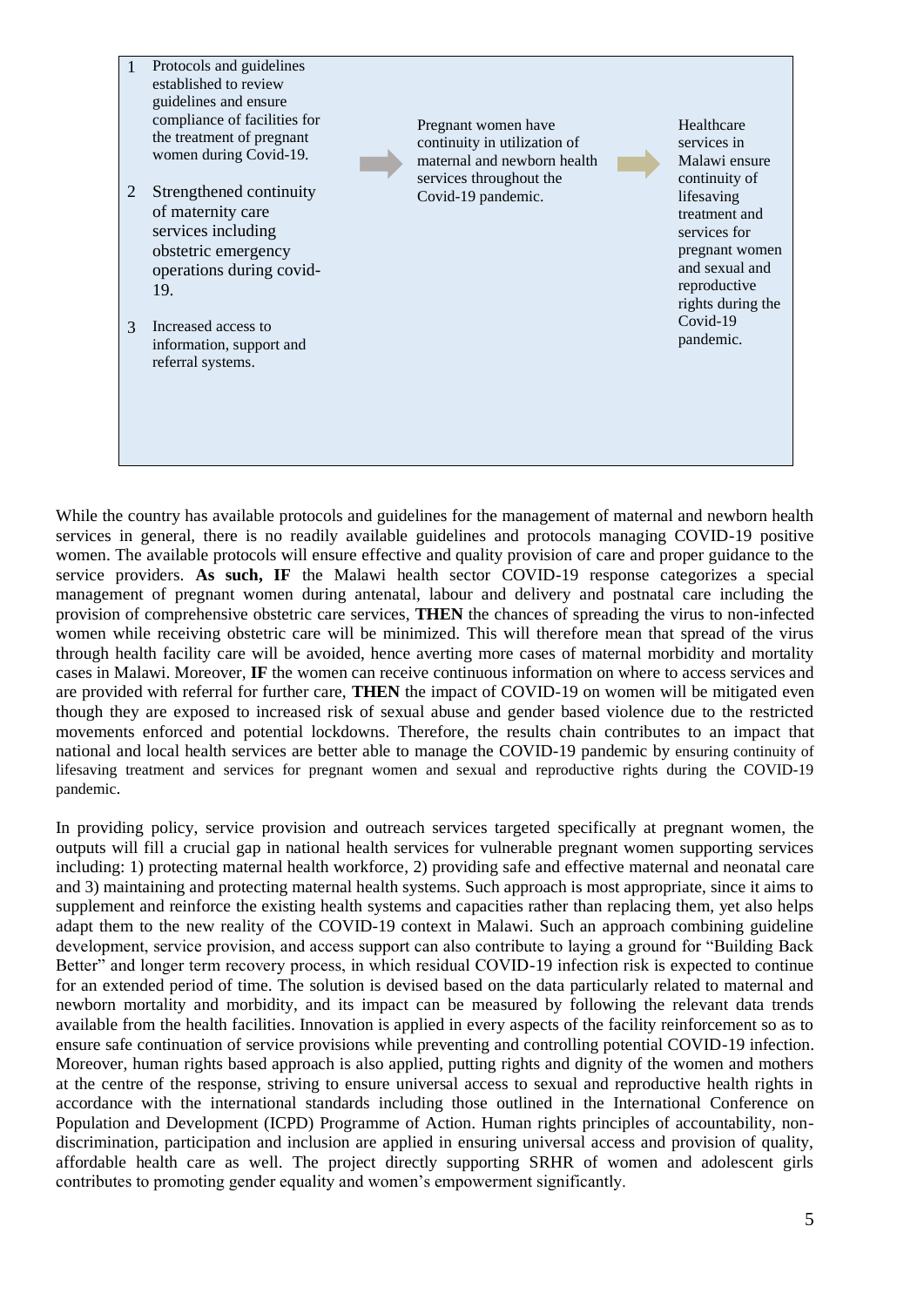### **V. Documentation**

The National plan of combating COVID-19 has been included on the WHO partner portal as indicated by the websites below:

Government of Malawi. 2020. National Covid-19 Preparedness and Response Plan (March - June 2020). Accessed 23 April 2020. [http://mw.one.un.org](http://mw.one.un.org/)

UN Malawi COVID-19 Update Situation Update No. 5[. http://mw.one.un.org/reports-and-publications/](http://mw.one.un.org/reports-and-publications/) UN Malawi COVID-19 Update Situation Update No. 4. <http://mw.one.un.org/reports-and-publications/> UN Malawi COVID-19 Update Situation Update No. 3[. http://mw.one.un.org/reports-and-publications/](http://mw.one.un.org/reports-and-publications/) UN Malawi COVID-19 Update Situation Update No. 2[. http://mw.one.un.org/reports-and-publications/](http://mw.one.un.org/reports-and-publications/) UN Malawi COVID-19 Update Situation Update No. 1[. http://mw.one.un.org/reports-and-publications/](http://mw.one.un.org/reports-and-publications/)

### **VI. Target population**

(a) Expected number of deliveries in six months – 260,000 deliveries which translates into expected number of deliveries per month – 44,000.

> i) Scenario-1: If up to two percent pregnant women become infected that means – isolated/safe delivery space for around 1,000 infected women per month, and continuation of safe delivery space for 43,000 non-infected women per month.

> ii) Scenario-2: If up to five percent pregnant women get infected that means – isolated/safe delivery space for around 2,000 infected women per month, and continuation of safe delivery space for 42, 000 non-infected women per month.

> iii) Scenario-3: If up to 10 percent pregnant women get infected that means – isolated/safe delivery space for 4,000 infected women per month, and continuation of safe delivery space for 40,000 non-infected women per month

> iv) Scenario-4: If up to 25 percent pregnant women get infected that means – isolated/safe delivery space for 10,000 infected women per month, and continuation of safe delivery space for 100,000 non-infected women per month.

- (b) All women of childbearing age including adolescent girls.
- (c) Men and young boys in all communities.

#### **VII. Who will deliver this solution?**

- Three UN Organizations; namely UNFPA (the lead and executing agency), WHO and UN Women will be delivering the results proposed by this initiative. The work will be done in close collaboration with the Ministry of Health, under the leadership of the Reproductive Health Directorate, as well as selected Non-Governmental organizations (NGOs) implementing partners. Key staff will be included in the project implementation: At UNFPA, a SRHR coordinator who will be responsible for the actual day to day technical support into the project in direct linkage with WHO and UN Women. The coordinator will also be responsible for the collaboration with MoH at both district and central level to ensure timely delivery of quality services.
- *Monitoring and Evaluation arrangement:* The activity work plan and the Results Framework will provide the basis for all monitoring and reporting activities of the project. Due to the restrictions in movement that are currently being observed worldwide due to the covid-19 pandemic, existing online Government systems such as digital health information system and other customized online monitoring tools will be used to track the performance of the project at implementation level. Key monitoring activities that will be undertaken include monthly district implementation reports/update;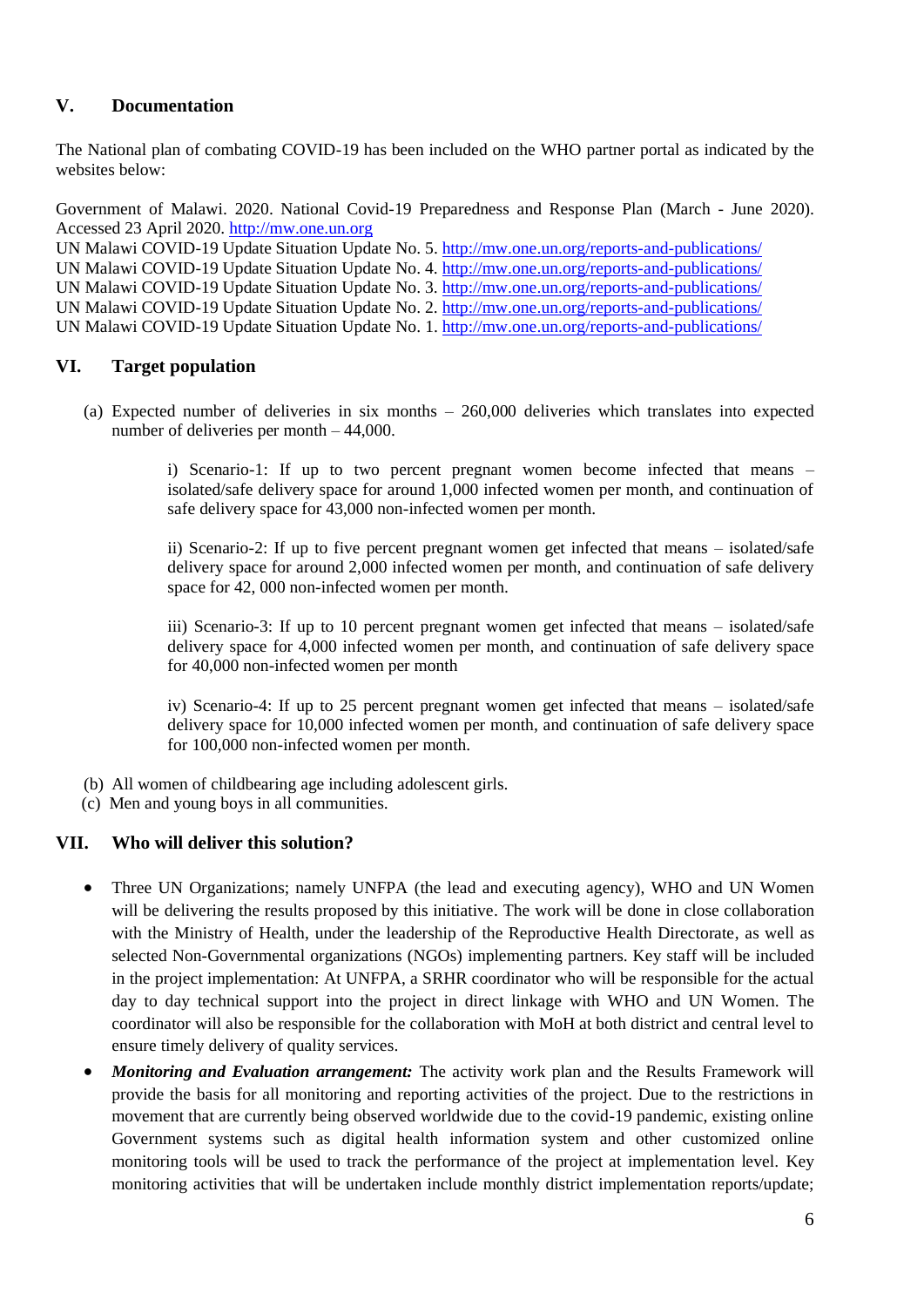online monthly progress review meetings; and quarterly progress reporting. Online monthly progress review meetings will be undertaken to track progress on the ground and resolve operational challenges in a timely manner. Online monthly progress review meetings will bring together all RUNOs (UNFPA, WHO and UN Women); Ministry of Health Headquarters and District Health Officers to share lessons, implementation progress, operational challenges and devise ways for improving implementation performance.

- All RUNOS in collaboration with Ministry of Health will ensure that accurate baseline and targets for all the indicators in the Results Framework are populated before the project kicks off. Additionally, RUNOs and the Ministry of Health will ensure that the work plan has quantifiable deliverables that will be tracked during monthly online progress review meetings. A team of M&E Officers from the 3 RUNOs in collaboration with Ministry of Health will develop progress reporting templates that will be used by all target districts for reporting of progress. The District Health Offices will be responsible for preparation and submission of monthly reports/updates in line with the agreed reporting templates as well as participate in monthly online progress review meetings.
- All implementation progress reports will be reviewed by RUNOs to ensure that they meet the minimum quality standards. On agreed intervals, RUNOs will be producing and submitting implementation progress reports to the donor clearly highlighting the status of implementation and progress towards achievement of planned results in line with the results framework.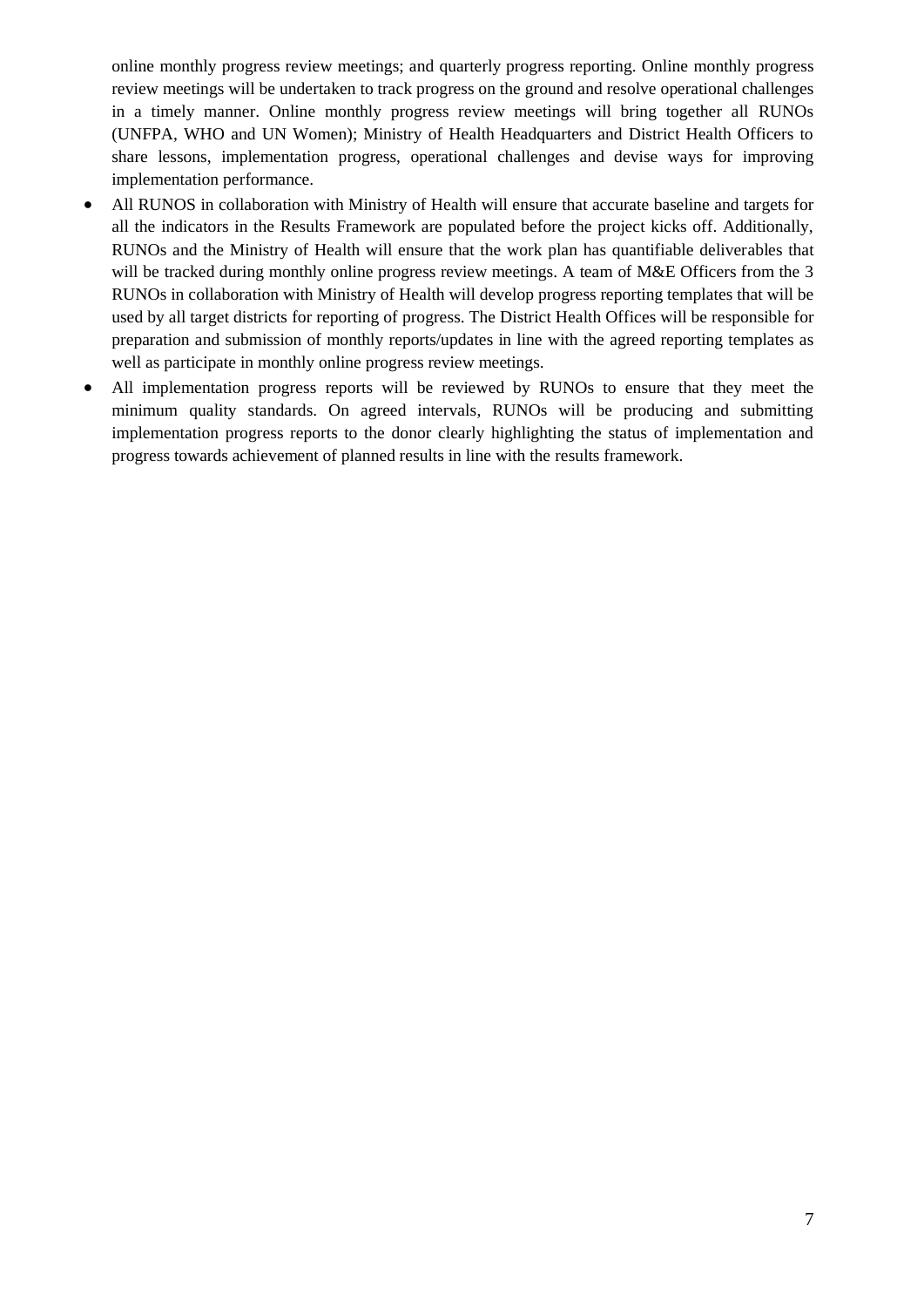## **Cover Page**

| <b>Contacts</b>                        | Resident Coordinator or Focal Point in his/her Office                                     |                 |               |                                                                                        |  |  |  |  |  |  |
|----------------------------------------|-------------------------------------------------------------------------------------------|-----------------|---------------|----------------------------------------------------------------------------------------|--|--|--|--|--|--|
|                                        | Name: Santiago Quinones                                                                   |                 |               |                                                                                        |  |  |  |  |  |  |
|                                        | Email: santiago.quinones@one.un.org                                                       |                 |               |                                                                                        |  |  |  |  |  |  |
|                                        | Position: SDG Acceleration Fund Coordinator                                               |                 |               |                                                                                        |  |  |  |  |  |  |
|                                        | Telephone: +265 993000540                                                                 |                 |               |                                                                                        |  |  |  |  |  |  |
| <b>Description</b>                     |                                                                                           |                 |               | This initiative responds to the need for pregnant women to access basic maternal and   |  |  |  |  |  |  |
|                                        |                                                                                           |                 |               | new-born health services during the Covid-19 through three outputs: 1) protocols and   |  |  |  |  |  |  |
|                                        | guidelines established to review and ensure compliance of facilities for the treatment of |                 |               |                                                                                        |  |  |  |  |  |  |
|                                        | pregnant women during Covid-19 2) strengthened continuity of maternal and new-born        |                 |               |                                                                                        |  |  |  |  |  |  |
|                                        | care services including comprehensive obstetric emergency services during covid-19;       |                 |               |                                                                                        |  |  |  |  |  |  |
|                                        | and 3) Increased access to information, support and referral systems.                     |                 |               |                                                                                        |  |  |  |  |  |  |
|                                        | These will provide coordinated support to the healthcare system in Malawi ensuring that   |                 |               |                                                                                        |  |  |  |  |  |  |
|                                        |                                                                                           |                 |               | pregnant women access antenatal, labour and deliveries (including caesarean section to |  |  |  |  |  |  |
|                                        |                                                                                           |                 |               | those in need) and post-natal care during the critical period of Covid-19.             |  |  |  |  |  |  |
| <b>Universal Markers</b>               | Gender Marker:                                                                            |                 |               |                                                                                        |  |  |  |  |  |  |
|                                        |                                                                                           |                 |               | a) Have gender equality and/or the empowerment of women and girls as the               |  |  |  |  |  |  |
|                                        | primary or principal objective.                                                           |                 |               |                                                                                        |  |  |  |  |  |  |
|                                        | Human Rights Based Approach to COVID19 Response                                           |                 |               |                                                                                        |  |  |  |  |  |  |
| <b>Fund Specific</b>                   | Yes                                                                                       |                 |               |                                                                                        |  |  |  |  |  |  |
| <b>Markers</b>                         | <b>Fund Windows</b>                                                                       |                 |               |                                                                                        |  |  |  |  |  |  |
|                                        |                                                                                           |                 |               | Window 1: Enable Governments and Communities to Tackle the Emergency                   |  |  |  |  |  |  |
| <b>Geographical Scope</b>              | <b>Regions: Southern Africa</b>                                                           |                 |               |                                                                                        |  |  |  |  |  |  |
|                                        | <b>Country: Malawi</b>                                                                    |                 |               |                                                                                        |  |  |  |  |  |  |
| <b>Recipient UN</b>                    | <b>UNFPA; UN Women: WHO</b>                                                               |                 |               |                                                                                        |  |  |  |  |  |  |
| <b>Organizations</b>                   |                                                                                           |                 |               |                                                                                        |  |  |  |  |  |  |
|                                        |                                                                                           |                 |               |                                                                                        |  |  |  |  |  |  |
| <b>Implementing</b><br><b>Partners</b> | (MGEN)                                                                                    |                 |               | Catholic Commission for Justice and Peace (CCJP) and Men for Gender Equality           |  |  |  |  |  |  |
|                                        |                                                                                           |                 |               |                                                                                        |  |  |  |  |  |  |
| Programme and                          | <b>Budget</b>                                                                             | <b>Agency</b>   | <b>Amount</b> | <b>Comments</b>                                                                        |  |  |  |  |  |  |
| <b>Project Cost</b>                    | <b>Budget Requested</b>                                                                   | <b>UNFPA</b>    | \$720,000     |                                                                                        |  |  |  |  |  |  |
|                                        |                                                                                           | <b>UN Women</b> | \$200,000     |                                                                                        |  |  |  |  |  |  |
|                                        |                                                                                           | <b>WHO</b>      | \$80,000      |                                                                                        |  |  |  |  |  |  |
|                                        | In-kind                                                                                   |                 | 230,000       | The UN agencies and MoH have                                                           |  |  |  |  |  |  |
|                                        | <b>Contributions</b>                                                                      |                 |               | existing staff who will contribute time                                                |  |  |  |  |  |  |
|                                        |                                                                                           |                 |               | to the project including space of work                                                 |  |  |  |  |  |  |
|                                        | and vehicles amounting to USD230,000                                                      |                 |               |                                                                                        |  |  |  |  |  |  |
|                                        | <b>Total</b>                                                                              |                 | \$1,230,000   |                                                                                        |  |  |  |  |  |  |
| <b>Comments</b>                        |                                                                                           |                 |               |                                                                                        |  |  |  |  |  |  |
| Programme                              | <b>Start Date: May to December 2020.</b>                                                  |                 |               |                                                                                        |  |  |  |  |  |  |
| <b>Duration</b>                        |                                                                                           |                 |               |                                                                                        |  |  |  |  |  |  |
|                                        | <b>Duration (In months): 8-months</b>                                                     |                 |               |                                                                                        |  |  |  |  |  |  |
|                                        | End Date: 31 <sup>st</sup> December 2020.                                                 |                 |               |                                                                                        |  |  |  |  |  |  |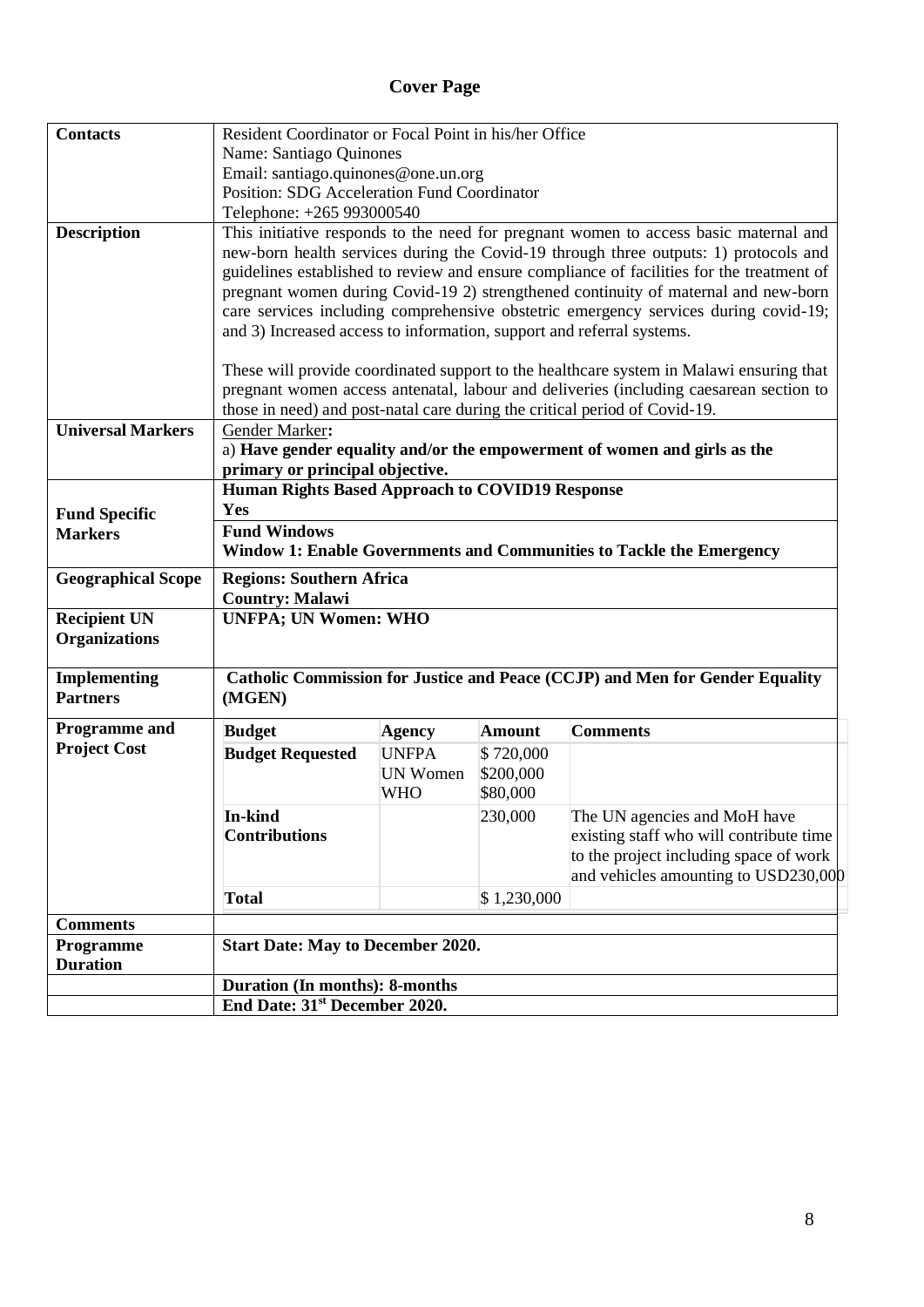### **Results Framework**

| <b>Window 1:</b><br><b>Proposal Outcome</b> |                                                                                                                                                                              | <b>Outcome Total Budget</b><br><b>USD</b>                                                                                   |               |                                 |                        |  |  |  |  |  |
|---------------------------------------------|------------------------------------------------------------------------------------------------------------------------------------------------------------------------------|-----------------------------------------------------------------------------------------------------------------------------|---------------|---------------------------------|------------------------|--|--|--|--|--|
|                                             | services throughout the Covid-19 pandemic.                                                                                                                                   | Outcome: Pregnant women have continuity in utilization of Maternal and Newborn health<br><b>Baseline</b><br><b>Means</b> of |               |                                 |                        |  |  |  |  |  |
|                                             |                                                                                                                                                                              |                                                                                                                             | <b>Target</b> | verification                    | <b>Responsible Org</b> |  |  |  |  |  |
| <b>Outcome Indicator</b>                    | 1 Number of women who have utilized MNH<br>services during Covid-19.                                                                                                         | $\boldsymbol{0}$                                                                                                            | 300,000       | Ministry of<br>Health           | <b>UNFPA/MoH</b>       |  |  |  |  |  |
|                                             | 2 Number of safe births attended by skilled<br>health personnel during Covid-19.                                                                                             | $\boldsymbol{0}$                                                                                                            | 140,000       | Ministry of<br>Health           | <b>UNFPA/MoH</b>       |  |  |  |  |  |
|                                             | 3. Percentage of pregnant women including<br>adolescents attending ANC in the target<br>facilities that attend all their scheduled ANC<br>visits during the COVID-19 period. |                                                                                                                             |               | Ministry of<br>Health           | <b>UNFPA/MoH</b>       |  |  |  |  |  |
|                                             | 4. Percentage of all designated BEMONc<br>facilities that performed all 7 signal functions<br>during the COVID-19 period.                                                    |                                                                                                                             |               | Ministry of<br>Health           | <b>UNFPA/MoH</b>       |  |  |  |  |  |
|                                             |                                                                                                                                                                              | <b>Baseline</b>                                                                                                             | <b>Target</b> | <b>Means</b> of<br>verification | <b>Responsible Org</b> |  |  |  |  |  |
|                                             | Output 1.1.1: Protocols and guidelines established to review guidelines and ensure compliance of facilities for the treatment<br>of pregnant women during Covid-19           |                                                                                                                             |               |                                 |                        |  |  |  |  |  |
| Output 1.1.1<br>Indicators                  | Number of copies of guidelines and protocols<br>distributed to health centers nationwide.                                                                                    | $\overline{0}$                                                                                                              | 20,000        | Ministry of<br>Health           | WHO/UNFPA/MoH          |  |  |  |  |  |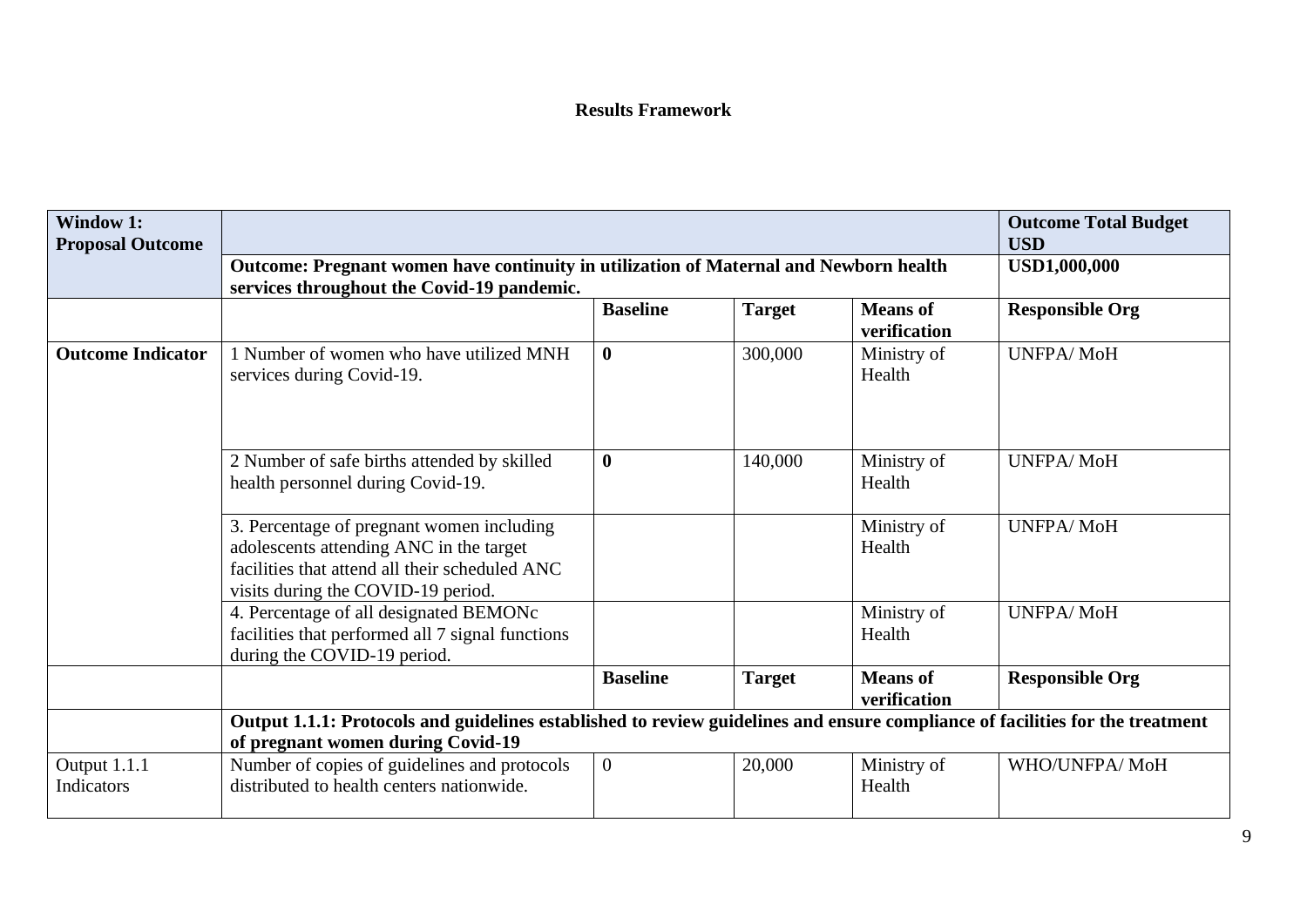|                                   | Number of health facilities that have<br>mechanisms in place for treatment of pregnant<br>women during covid-19 in line with protocols         | $\Omega$         | 46        | Ministry of<br>Health | <b>UNFPA/MoH</b> |
|-----------------------------------|------------------------------------------------------------------------------------------------------------------------------------------------|------------------|-----------|-----------------------|------------------|
|                                   | and guidelines that are aligned to WHO<br>standards.                                                                                           |                  |           |                       |                  |
|                                   | Output 1.2.1 Strengthened continuity of maternal and new-born health services including provision of comprehensive                             |                  |           |                       |                  |
|                                   | obstetric care services operations during covid-19.                                                                                            |                  |           |                       |                  |
|                                   |                                                                                                                                                |                  |           |                       |                  |
| Output 1.2.1<br>Indicators        | Number of Covid-19 treatment centers,<br>hospitals and health centers that have Covid-19<br>safe antenatal and birth facilities.               | $\theta$         | 46        | Ministry of<br>Health | <b>UNFPA/MoH</b> |
|                                   |                                                                                                                                                |                  |           |                       |                  |
|                                   | Number of safe births attended by UNFPA<br>supported personnel during Covid-19.                                                                | $\Omega$         | 290       | Ministry of<br>Health | <b>UNFPA/MoH</b> |
|                                   | Output 1.3.1 Increased access to information, support and referral systems                                                                     |                  |           |                       |                  |
| Output 1.3.1<br><b>Indicators</b> | Number of women of childbearing age<br>including pregnant women and adolescents<br>accessing advice and counselling from a<br>hotline service. | $\overline{0}$   | 4,000,000 | Ministry of<br>Health | UN Women/MoH/NGO |
|                                   | Number of women accessing referrals to<br>COVID-19 treatment centers.                                                                          | $\boldsymbol{0}$ | 4,000,000 | Ministry of<br>Health | UN Women/MoH/NGO |
|                                   | Number of men and boys involved in referral<br>and information sharing on covid-19                                                             | $\bf{0}$         | 350,000   | Ministry of<br>Health | UN Women/MoH/NGO |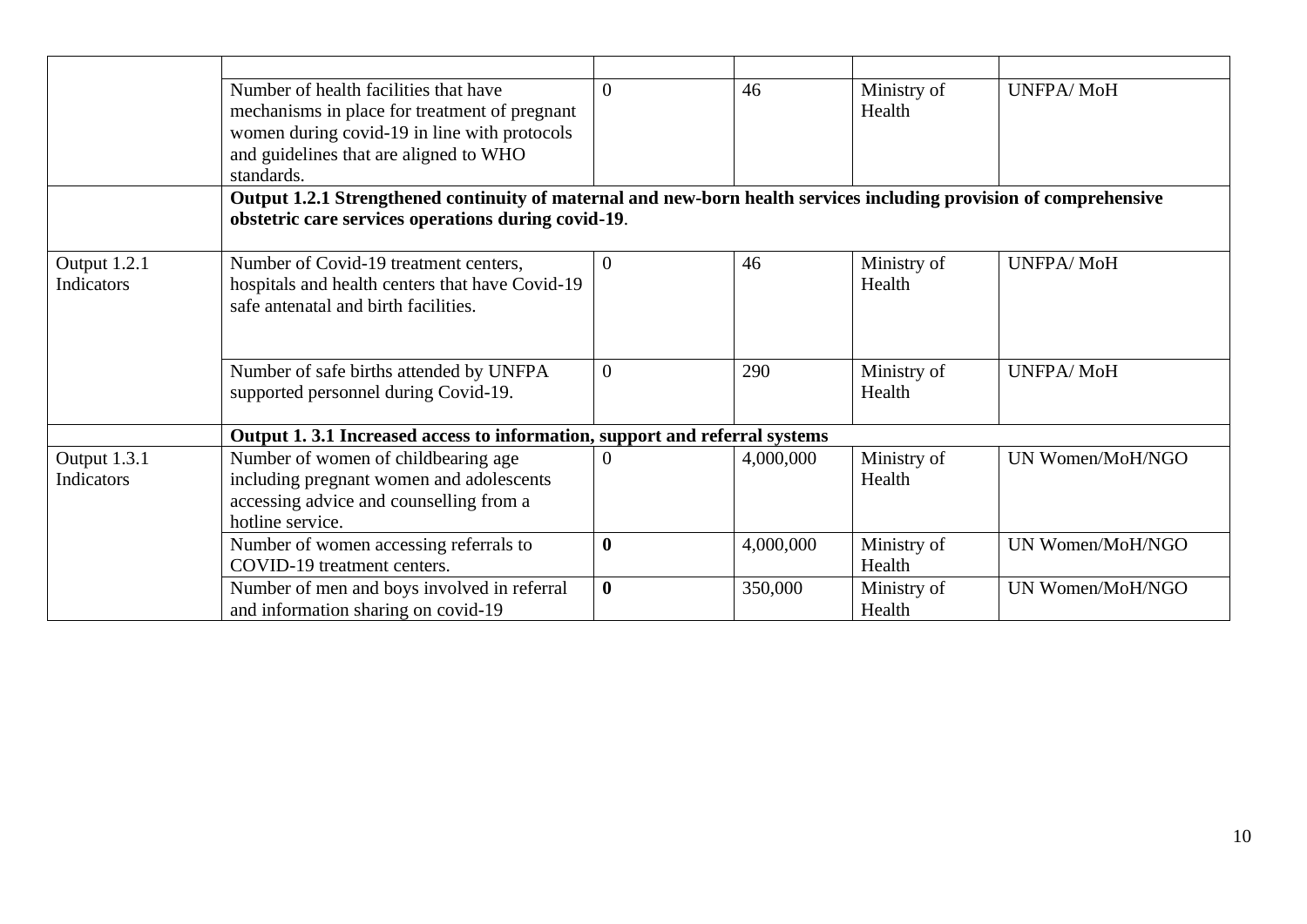## **SDG Targets and Indicators**

| Sustainable Development Goals (SDGs) [select max 3 goals]                                                                                                                                                                                                                                                             |                                            |  |  |                                                                                                                                                                       |                                               |  |  |  |
|-----------------------------------------------------------------------------------------------------------------------------------------------------------------------------------------------------------------------------------------------------------------------------------------------------------------------|--------------------------------------------|--|--|-----------------------------------------------------------------------------------------------------------------------------------------------------------------------|-----------------------------------------------|--|--|--|
|                                                                                                                                                                                                                                                                                                                       | SDG 1 (No poverty)                         |  |  | SDG 9 (Industry, Innovation and Infrastructure)                                                                                                                       |                                               |  |  |  |
|                                                                                                                                                                                                                                                                                                                       | SDG 2 (Zero hunger)                        |  |  | SDG 10 (Reduced Inequalities)                                                                                                                                         |                                               |  |  |  |
| $\boxtimes$                                                                                                                                                                                                                                                                                                           | SDG 3 (Good health & well-being)           |  |  | SDG 11 (Sustainable Cities & Communities)                                                                                                                             |                                               |  |  |  |
|                                                                                                                                                                                                                                                                                                                       | SDG 4 (Quality education)                  |  |  | SDG 12 (Responsible Consumption & Production)                                                                                                                         |                                               |  |  |  |
| $\boxtimes$                                                                                                                                                                                                                                                                                                           | SDG 5 (Gender equality)                    |  |  | SDG 13 (Climate action)                                                                                                                                               |                                               |  |  |  |
|                                                                                                                                                                                                                                                                                                                       | SDG 6 (Clean water and sanitation)         |  |  | SDG 14 (Life below water)                                                                                                                                             |                                               |  |  |  |
|                                                                                                                                                                                                                                                                                                                       | SDG 7 (Sustainable energy)                 |  |  | SDG 15 (Life on land)                                                                                                                                                 |                                               |  |  |  |
|                                                                                                                                                                                                                                                                                                                       | SDG 8 (Decent work & Economic Growth)      |  |  | SDG 16 (Peace, justice $\&$ strong institutions)                                                                                                                      |                                               |  |  |  |
| SDG 17 (Partnerships for the Goals)                                                                                                                                                                                                                                                                                   |                                            |  |  |                                                                                                                                                                       |                                               |  |  |  |
|                                                                                                                                                                                                                                                                                                                       | <b>Relevant SDG Targets and Indicators</b> |  |  |                                                                                                                                                                       |                                               |  |  |  |
| <b>Indicator # and Description</b><br><b>Target</b>                                                                                                                                                                                                                                                                   |                                            |  |  |                                                                                                                                                                       | <b>Estimated %</b><br><b>Budget allocated</b> |  |  |  |
| 3.1.1 Maternal mortality ratio<br>3.1 By 2030, reduce the global maternal<br>mortality ratio to less than 70 per 100,000<br>live births.                                                                                                                                                                              |                                            |  |  | 3.1.2 Proportion of births attended by skilled health personnel                                                                                                       | 80%                                           |  |  |  |
| 5.6 Ensure universal access to sexual and<br>reproductive health and reproductive rights<br>as agreed in accordance with the Programme<br>of Action of the International Conference on<br>Population and Development and the Beijing<br>Platform for Action and the outcome<br>documents of their review conferences. |                                            |  |  | 5.6.2 Number of countries with laws and regulations that guarantee women aged 15-49 years<br>access to sexual and reproductive health care, information and education | 20%                                           |  |  |  |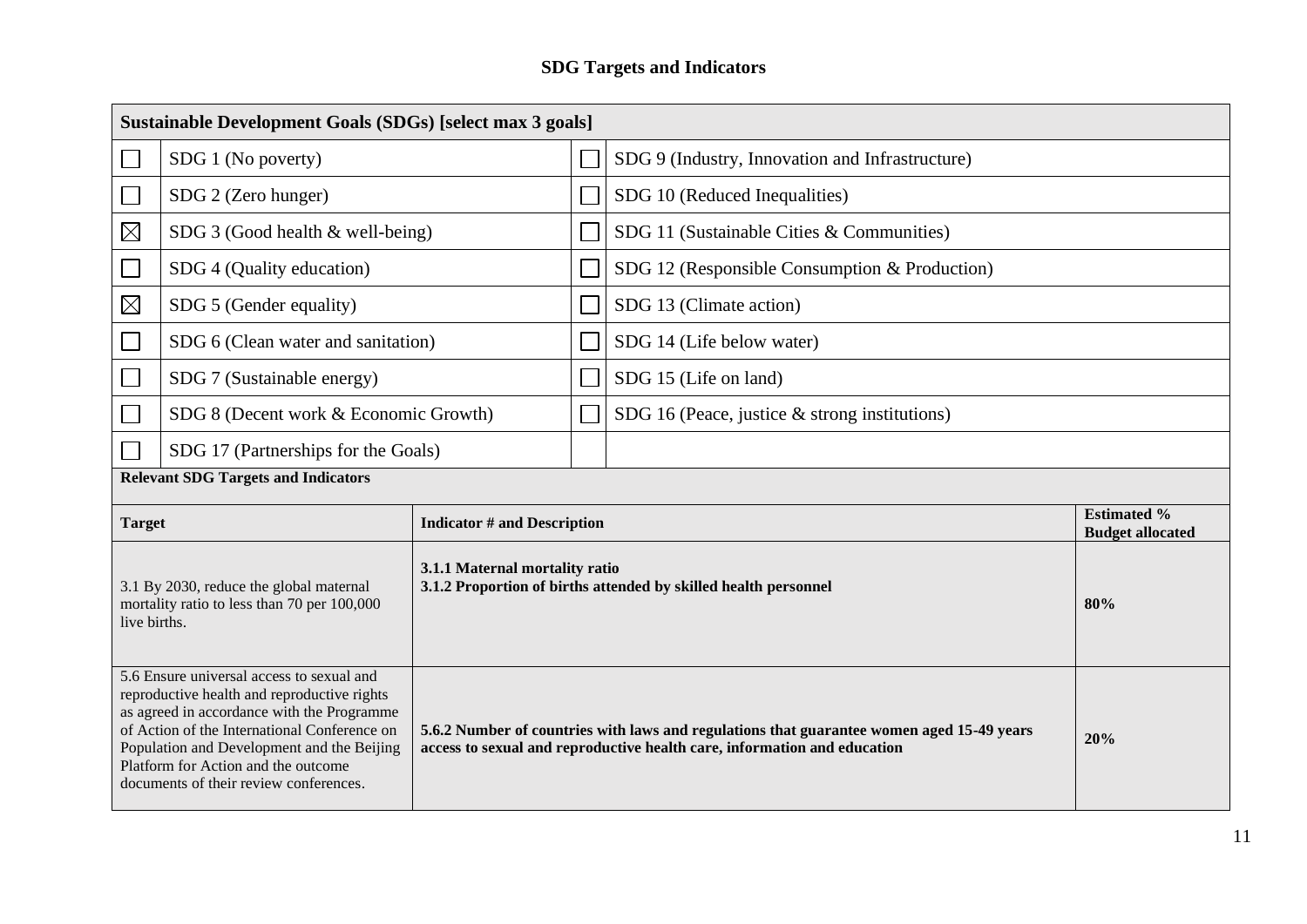# **Risk**

| <b>Event</b>                                  | <b>Categories</b>     | Level           | Likelihood        | Impact              | <b>Mitigating Measures</b>                                                                                           | <b>Risk Owner</b>            |  |
|-----------------------------------------------|-----------------------|-----------------|-------------------|---------------------|----------------------------------------------------------------------------------------------------------------------|------------------------------|--|
|                                               | Financial             | $3 - Very High$ | $6 - Expected$    | $5 -$ Extreme       | (List the specific mitigation measures)                                                                              |                              |  |
|                                               | Operational           | $2 - Medium$    | 5 – Highly Likely | $4 - Major$         |                                                                                                                      |                              |  |
|                                               | Organizational        | High            | $4$ – Likely      | $3 - Moderate$      |                                                                                                                      |                              |  |
|                                               | Political (regulatory | $1 - Low$       | $3 - Moderate$    | $2 -$ Minor         |                                                                                                                      |                              |  |
|                                               | and/or strategic)     |                 | $2 - Low$         | $1$ – Insignificant |                                                                                                                      |                              |  |
|                                               |                       |                 | Likelihood        |                     |                                                                                                                      |                              |  |
|                                               |                       |                 | 1- Not Likely     |                     |                                                                                                                      |                              |  |
|                                               |                       |                 | $0 - Not$         |                     |                                                                                                                      |                              |  |
|                                               |                       |                 | Applicable        |                     |                                                                                                                      |                              |  |
| Risk1<br>Fiduciary risk<br>regarding resource | Financial             | 2               | 3                 | $\overline{4}$      | UNFPA Malawi applies the Harmonized<br>Approach to Cash Transfer (HACT) in<br>working with the national implementing | <b>UNFPA/UN</b><br>WOMEN/WHO |  |
| management                                    |                       |                 |                   |                     | partners. Procurement for goods and<br>services will sourced by be UNFPA. As part                                    |                              |  |
|                                               |                       |                 |                   |                     | of HACT UNFPA has in place the                                                                                       |                              |  |
|                                               |                       |                 |                   |                     | implementing partner (IP) micro-assessment                                                                           |                              |  |
|                                               |                       |                 |                   |                     | which provides an overall assessment of the                                                                          |                              |  |
|                                               |                       |                 |                   |                     | Implementing Partner's programme,                                                                                    |                              |  |
|                                               |                       |                 |                   |                     | financial and operations management                                                                                  |                              |  |
|                                               |                       |                 |                   |                     | policies, procedures, systems and internal                                                                           |                              |  |
|                                               |                       |                 |                   |                     | controls.                                                                                                            |                              |  |
| Risk 2                                        | Political             | $\overline{c}$  | 3                 | 3                   | Continued monitoring of the political                                                                                | <b>UNFPA/UN</b>              |  |
| Political                                     |                       |                 |                   |                     | situation will inform project decisions.                                                                             | WOMEN/WHO                    |  |
| demonstrations if the                         |                       |                 |                   |                     | Supply lines will be monitored to ensure                                                                             |                              |  |
| proposed lockdown is                          |                       |                 |                   |                     | secure passage of key materials and stocks.                                                                          |                              |  |
| not accepted or<br>election date is delayed   |                       |                 |                   |                     | UN will engage with political actors to build<br>a consensus around Corona-19 virus aid.                             |                              |  |
| delaying delivery of                          |                       |                 |                   |                     |                                                                                                                      |                              |  |
| key essential                                 |                       |                 |                   |                     |                                                                                                                      |                              |  |
| procurement.                                  |                       |                 |                   |                     |                                                                                                                      |                              |  |
| Risk 3 Delays in                              | Operational           | $\overline{2}$  | Select from above | Select from above   | UNFPA procurement processes will                                                                                     | <b>UNFPA/UN</b>              |  |
| disbursement of funds.                        |                       |                 |                   |                     | coordinate and support the Ministry of                                                                               | WOMEN/WHO                    |  |
|                                               |                       |                 |                   |                     | Health and assist access supply chains via                                                                           |                              |  |
|                                               |                       |                 |                   |                     | global purchasing network. Present scenario                                                                          |                              |  |
|                                               |                       |                 |                   |                     | planning will be continuously updated.                                                                               |                              |  |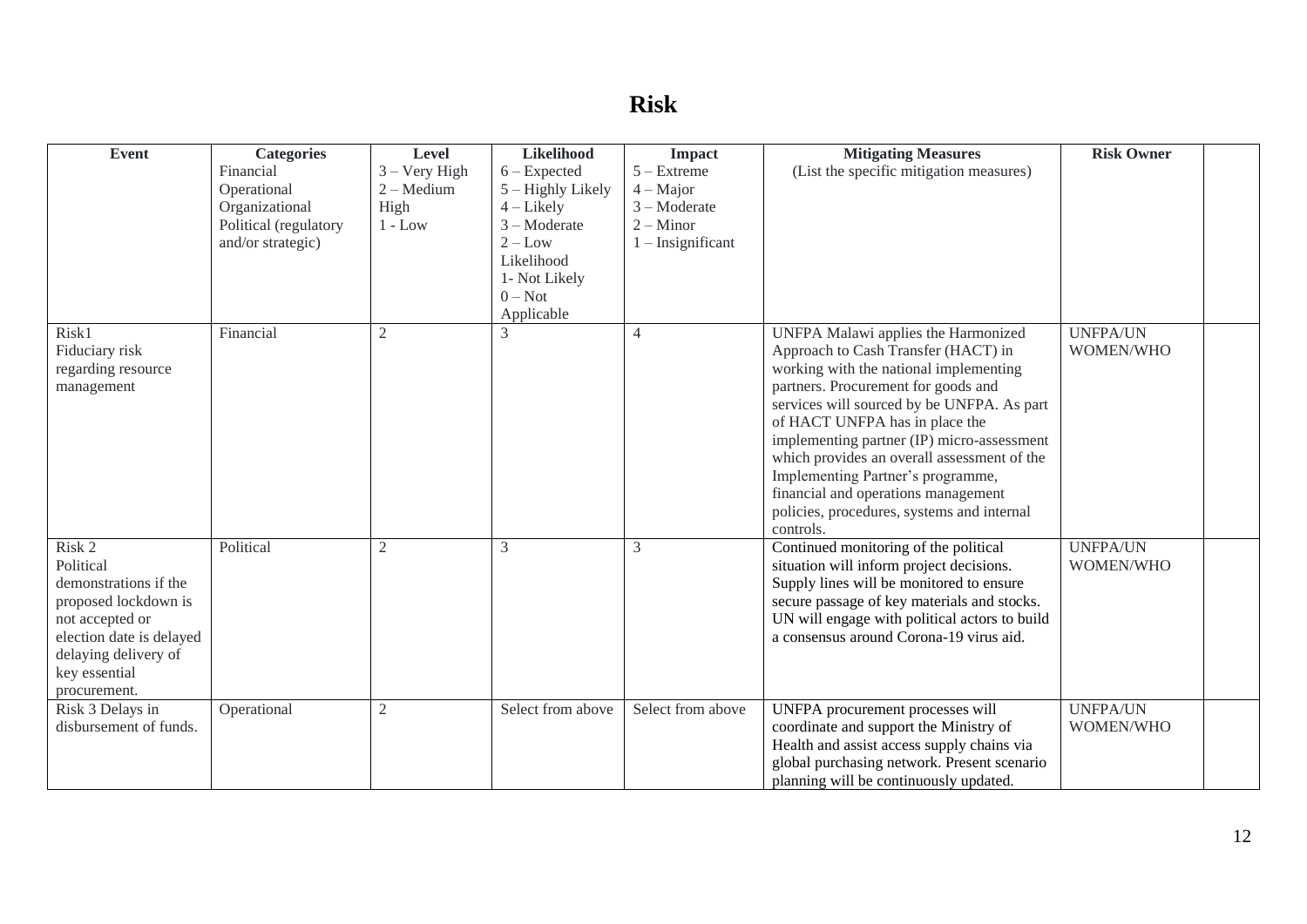# **Budget by UNDG Categories**

### **1.UNFPA 2.UN Women 3. WHO**

| <b>Budget Lines</b>                                          | <b>Fiscal Year</b> | <b>Description</b>                                                                                                                                                            | <b>UNFPA</b> | <b>UN WOMEN</b> | <b>WHO</b> | <b>Total</b><br><b>USD</b> |
|--------------------------------------------------------------|--------------------|-------------------------------------------------------------------------------------------------------------------------------------------------------------------------------|--------------|-----------------|------------|----------------------------|
| . Staff and other personnel                                  | 2020               | Cost sharing with existing staff and recruitment of consultants,                                                                                                              | 60,000       | 10,000          | 10,000     | 80,000                     |
| 2. Supplies, Commodities, Materials                          |                    | Printing and distribution of guidelines and protocols for the service<br>delivery points.                                                                                     |              |                 | 20,000     | 20,000                     |
|                                                              | 2020               | Procurement of IT equipment for the provision of virtual training for the<br>service providers (UNFPA, WHO) and establishment of the call-in<br>center (UN Women).            | 20,000       | 80,000          | 20,000     | 120,000                    |
|                                                              |                    | Procurement of protective wear and infection prevention materials for<br>the provision of MNH care.                                                                           | 60,000       |                 |            | 60,000                     |
| 3. Equipment, Vehicles, and Furniture,<br>incl. Depreciation | 2020               | Procurement of equipment and supplies for the provision of Basic and<br>Comprehensive Emergency Obstetric Care services, including tents and<br>refurbishments of facilities. | 350,000      |                 | 20,000     | 370,000                    |
| 4. Contractual services                                      |                    | Contracting NGOs for the provision of referral services of clients                                                                                                            | 40,000       | 20,000          |            | 60,000                     |
|                                                              | 2020               | Service provision for the monitoring of refurbishment and other<br>activities.                                                                                                | 10,000       |                 |            | 10,000                     |
| 5. Travel                                                    | 2020               | Spot checks and monitoring on implementation of the services.                                                                                                                 | 20,000       | 20,000          |            | 40,000                     |
| 6. Transfers and Grants to<br>Counterparts                   | 2020               | Transfer of grants to INGOs (UN Women)<br>Salary support for midwife/nurses/community health workers (UNFPA)                                                                  | 80,000       | 60,000          |            | 140,000                    |
| 7. General Operating and other Direct<br>Costs               | 2020               | Communication, logistics, transportation.                                                                                                                                     | 14,579       | 10,000          | 10,000     | 34,579                     |
| <b>Sub Total Programme Costs</b>                             |                    |                                                                                                                                                                               | 654,579      | 200,000         | 80,000     | 934,579                    |
| 8. Indirect Support Costs * 7%                               |                    |                                                                                                                                                                               | 45,821       | 14,000          | 5.600      |                            |
| <b>Total</b>                                                 |                    |                                                                                                                                                                               | 700,400      | 214,000         | 85,600     | 1,000,000                  |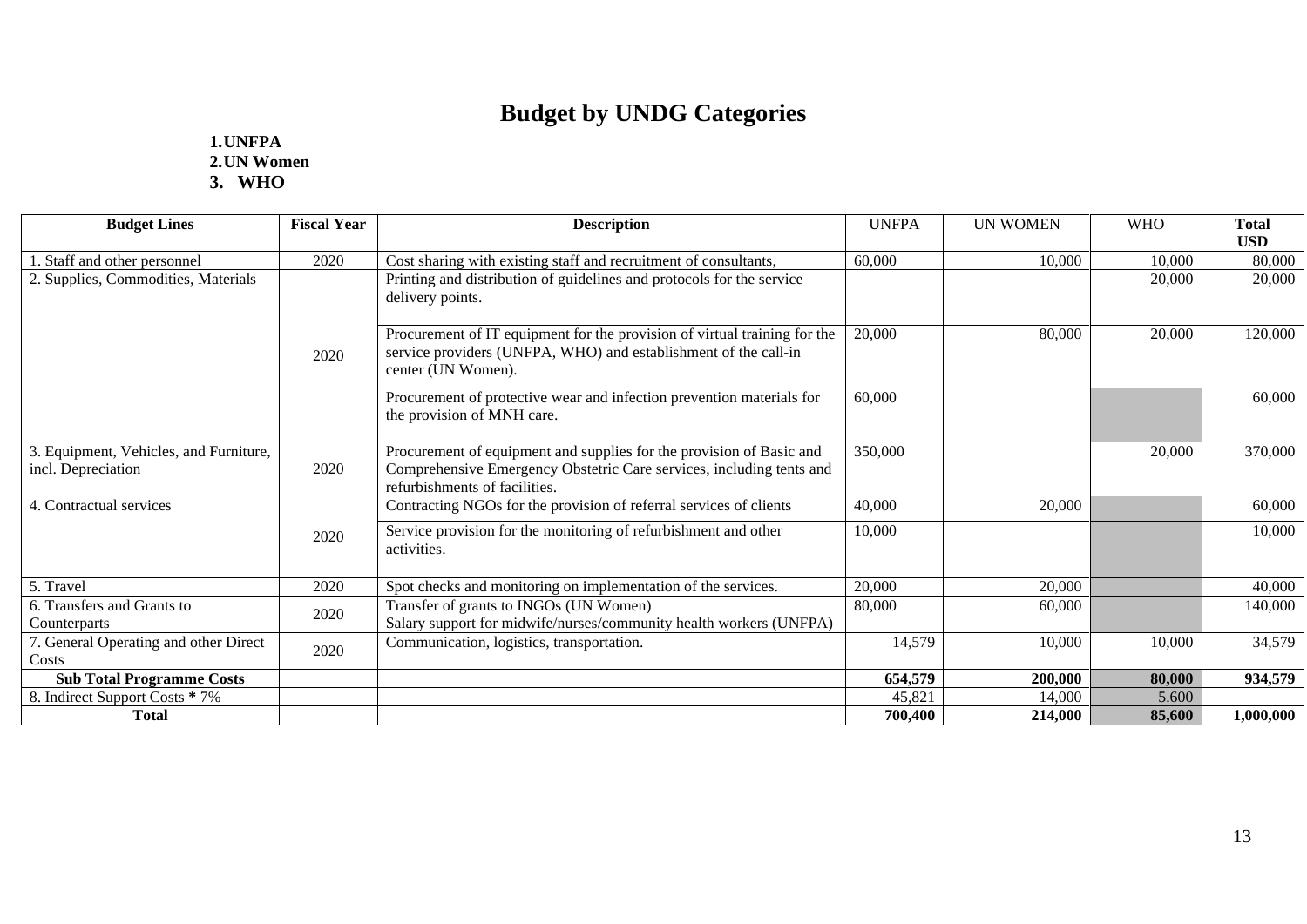# **Signatures**

E-Signature/validation through the system or email from the RC confirming submission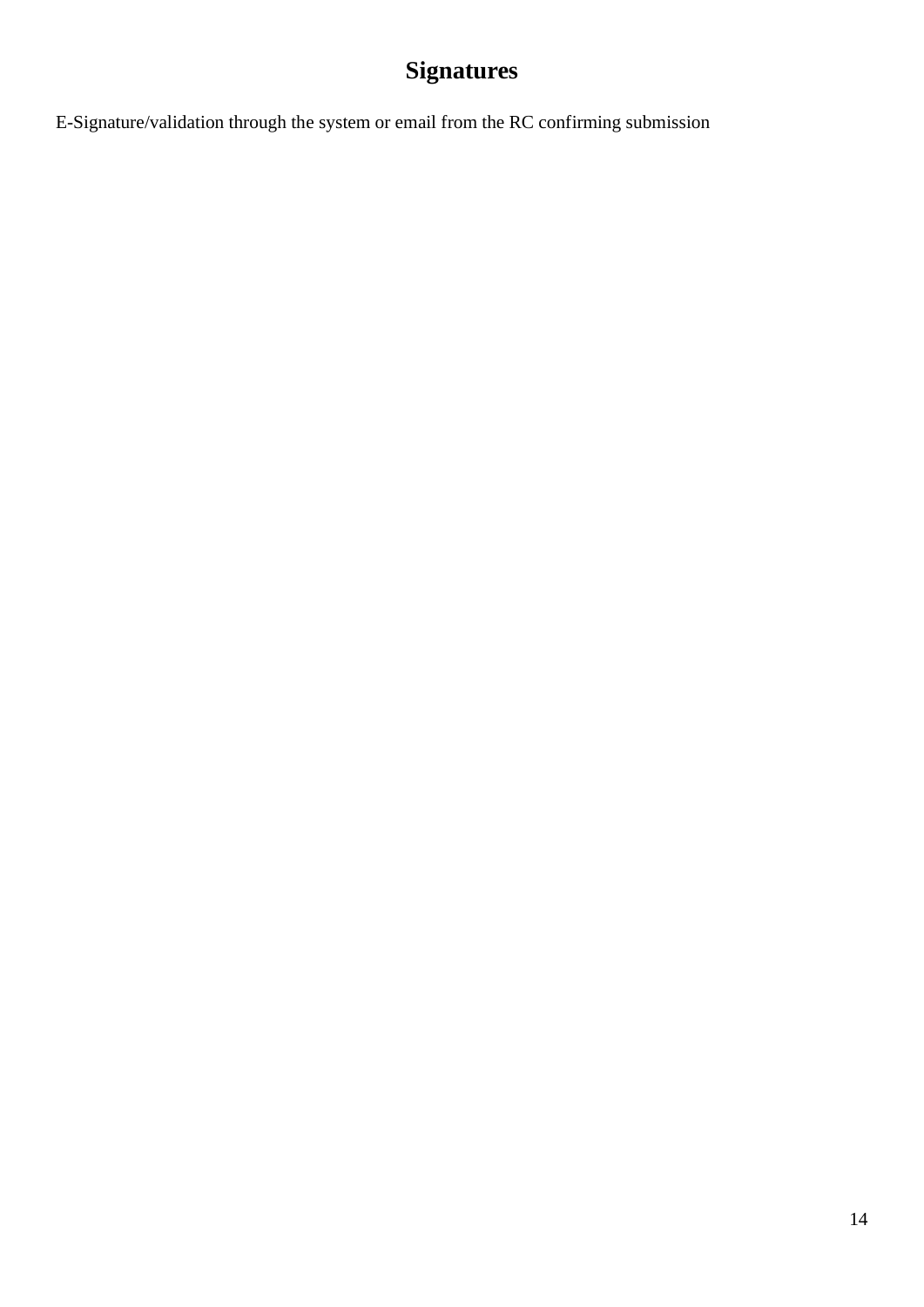### *Annex 1. Detailed work plan*

| <b>Expected Outputs</b>                                                                                                                                                                                          | <b>Planned activities</b>                                                                                                                                                                                                        |                |                | Year (2020-21) |             |                                     | <b>Planned budget</b>                                                                                                   |                   |
|------------------------------------------------------------------------------------------------------------------------------------------------------------------------------------------------------------------|----------------------------------------------------------------------------------------------------------------------------------------------------------------------------------------------------------------------------------|----------------|----------------|----------------|-------------|-------------------------------------|-------------------------------------------------------------------------------------------------------------------------|-------------------|
|                                                                                                                                                                                                                  |                                                                                                                                                                                                                                  | Q2             | Q3             | <b>Q4</b>      | Q1          | <b>Responsible party</b>            | <b>Budget description</b>                                                                                               | <b>Amount USD</b> |
| <b>Output 1: Protocols and</b><br>guidelines established to<br>review guidelines and ensure<br>compliance of facilities for the                                                                                  | Activity 1.1: Procure IT equipment<br>for Covid-19 treatment centers to<br>enable information exchange and<br>monitoring.                                                                                                        | $\mathbf X$    |                |                |             | Ministry of Health;<br><b>WHO</b>   | Airtime; screens;<br>laptops; tablets;<br>installation; security.                                                       | 20,000            |
| treatment of pregnant women<br>during Covid-19.                                                                                                                                                                  | Activity 1.2: Establish tracking and<br>monitoring systems for lifesaving<br>drugs and commodity supplies for<br>pregnant women.                                                                                                 | $\mathbf X$    |                |                |             | Ministry of Health;<br><b>WHO</b>   | DSA for spot checks<br>to compile data.                                                                                 | 10,000            |
|                                                                                                                                                                                                                  | Activity 1.3: Conduct data collection<br>on pregnant women treatment for<br>tracking and monitoring.                                                                                                                             | $\mathbf X$    | $\mathbf X$    | $\mathbf X$    | $\mathbf X$ | Ministry of Health;<br><b>WHO</b>   | DSA for spot checks<br>to compile data.                                                                                 | 10,000            |
|                                                                                                                                                                                                                  | Activity 1.4: Produce, print and<br>distribute 50,000 copies of<br>guidelines for treatment of pregnant<br>women during Covid-19.                                                                                                | $\overline{X}$ |                |                |             | Ministry of Health;<br><b>WHO</b>   | Drafting; translation<br>services; layout;<br>printing and<br>distribution.                                             | 20,000            |
|                                                                                                                                                                                                                  | Activity 1.5: Conduct orientation of<br>5000 health professionals on care of<br>pregnant women during Covid-19.                                                                                                                  | $\mathbf X$    |                |                |             | Ministry of Health;<br><b>WHO</b>   | Airtime; material and<br>consultant fees. DSA<br>for field mentorship<br>visits.                                        | 10,000            |
|                                                                                                                                                                                                                  |                                                                                                                                                                                                                                  |                |                |                |             |                                     | <b>Subtotal</b>                                                                                                         | 70,000            |
| 2:<br>Output<br>Strengthened<br>of maternal and<br>continuity<br>health<br>services<br>new-born<br>provision<br>of<br>including<br>comprehensive obstetric care<br>services<br>operations<br>during<br>covid-19. | Activity 2.1: Procure and install 58<br>tents and renovation of maternity<br>units for treatment of pregnant<br>women (isolation units for affected<br>and non-affected cases) in Covid-19<br>treatment centers in 28 districts. | $\mathbf X$    | $\mathbf X$    |                |             | Ministry of Health;<br><b>UNFPA</b> | 58 tents and labour<br>costs (30- Covid-19<br>centers, 8-central<br>hospitals,<br>10-districts, 10-<br>health centers). | 90,000            |
|                                                                                                                                                                                                                  | Activity 2.2: Install 19 water tanks<br>in 19 Covid-19 treatment centers.                                                                                                                                                        | $\mathbf X$    | $\overline{X}$ |                |             | Ministry of Health;<br><b>UNFPA</b> | Procurement of 19<br>water tanks and<br>pipes; installation of<br>water tanks.                                          | 100,000           |
|                                                                                                                                                                                                                  | Activity 2.3: Recruit 290 additional<br>staff to increase staffing in the<br>Covid-19 centers for labour and                                                                                                                     | $\mathbf X$    | X              | $\mathbf X$    | $\mathbf X$ | Ministry of Health;<br><b>UNFPA</b> | Temporary staff fees.                                                                                                   | 80,000            |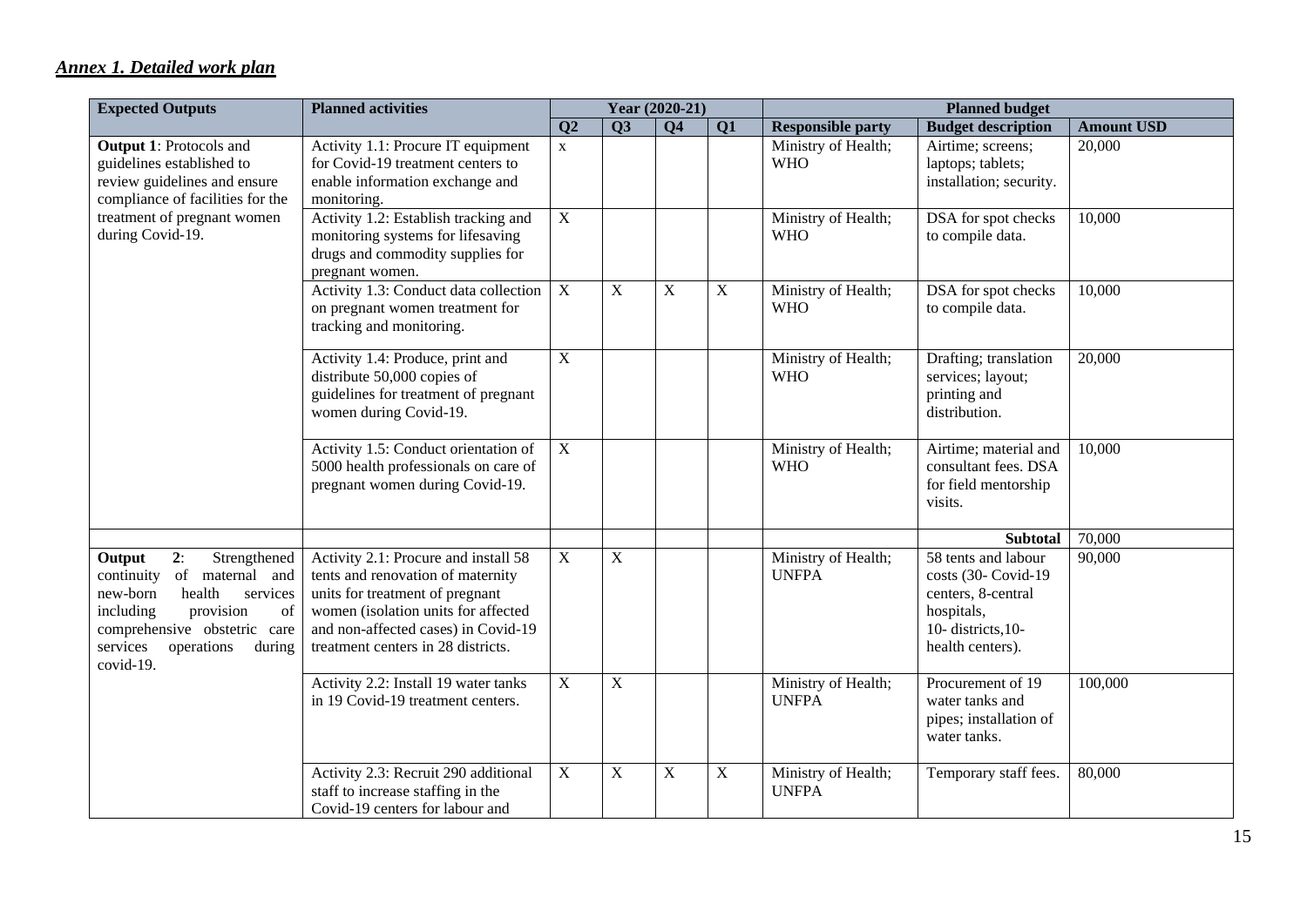| <b>Expected Outputs</b>                                                                     | <b>Planned activities</b>                                                                                                                                                                                             |                |             | Year (2020-21) |           |                                                                |                                                                                                                            |                   |
|---------------------------------------------------------------------------------------------|-----------------------------------------------------------------------------------------------------------------------------------------------------------------------------------------------------------------------|----------------|-------------|----------------|-----------|----------------------------------------------------------------|----------------------------------------------------------------------------------------------------------------------------|-------------------|
|                                                                                             |                                                                                                                                                                                                                       | Q <sub>2</sub> | <b>O3</b>   | <b>O4</b>      | <b>Q1</b> | <b>Responsible party</b>                                       | <b>Budget description</b>                                                                                                  | <b>Amount USD</b> |
|                                                                                             | delivery (174 clinical staff; 116<br>support staff).                                                                                                                                                                  |                |             |                |           |                                                                |                                                                                                                            |                   |
|                                                                                             | Activity 2.4: Procure and deliver<br>equipment for the delivery units<br>with delivery kits and supplies.                                                                                                             | $\mathbf X$    | $\mathbf X$ |                |           | Ministry of Health;<br><b>UNFPA</b>                            | Delivery kits;<br>delivery beds;<br>miscellaneous<br>disposables.                                                          | 60,000            |
|                                                                                             | Activity 2.5: Refurbish separate<br>space to conduct routine and<br>emergency caesarean sections for<br>those women diagnosed with Covid-<br>19 in the 4 central hospitals and<br>selected 4 Covid treatment centers. | $\mathbf X$    | $\mathbf X$ |                |           | Ministry of Health;<br><b>UNFPA</b>                            | Equipment for<br>provision of<br>Comprehensive<br>EmONC services.<br>Refurbishment of<br>space for surgical<br>procedures. | 370,000           |
|                                                                                             | Activity 2.6: Install 29 waste<br>management system for 29 maternal<br>and new born units.                                                                                                                            | $\mathbf X$    | $\mathbf X$ |                |           | Ministry of Health;<br><b>UNFPA</b>                            | Procurement of 29<br>waste management<br>units/equipment and<br>labour costs.                                              | 10,000            |
|                                                                                             |                                                                                                                                                                                                                       |                |             |                |           |                                                                | <b>Subtotal</b>                                                                                                            | 730,000           |
| <b>Output 3:</b> Increased access to<br>information,<br>support<br>and<br>referral systems. | Activity 3.1: Procure Equipment and<br>airtime for front-line workers for<br>continuous virtual communication<br>and training and PPE.                                                                                |                |             |                |           | Ministry of Health;<br><b>UN WOMEN</b>                         | Airtime credit, TV<br>monitor; Internet<br>subscription, laptops.                                                          | 20,000            |
|                                                                                             | Activity $3.2$ :<br>Establish Helpline services to link<br>pregnant women and care providers<br>to avoid home deliveries and<br>provide referral for GBV services.                                                    |                |             |                |           | Ministry of Health;<br>UNWOMEN; civil<br>society organizations | Start-up costs of<br>hotline number, cell-<br>phone handsets;<br>airtime; basic<br>expenses for<br>volunteers.             | 30,000            |
|                                                                                             | Activity 3.3: Support mobilization<br>of men and boys through HeForShe<br>in supporting SRHR and sharing the<br>burden of unpaid care in covid-19<br>context                                                          |                |             |                |           | NGO; UN WOMEN                                                  | Services, transport,<br>communication and<br><b>DSA</b>                                                                    | 50,000            |
|                                                                                             | Activity 3.4: Print and distribute<br>COVID-19 messages targeting<br>SRHR issues.                                                                                                                                     |                |             |                |           | NGO; UN WOMEN                                                  | Cost of printing and<br>distribution                                                                                       | 20,000            |
|                                                                                             | Activity 3.5: Provide airtime for                                                                                                                                                                                     |                |             |                |           | Ministry of Health;                                            | Radio airtime;                                                                                                             | 50,000            |